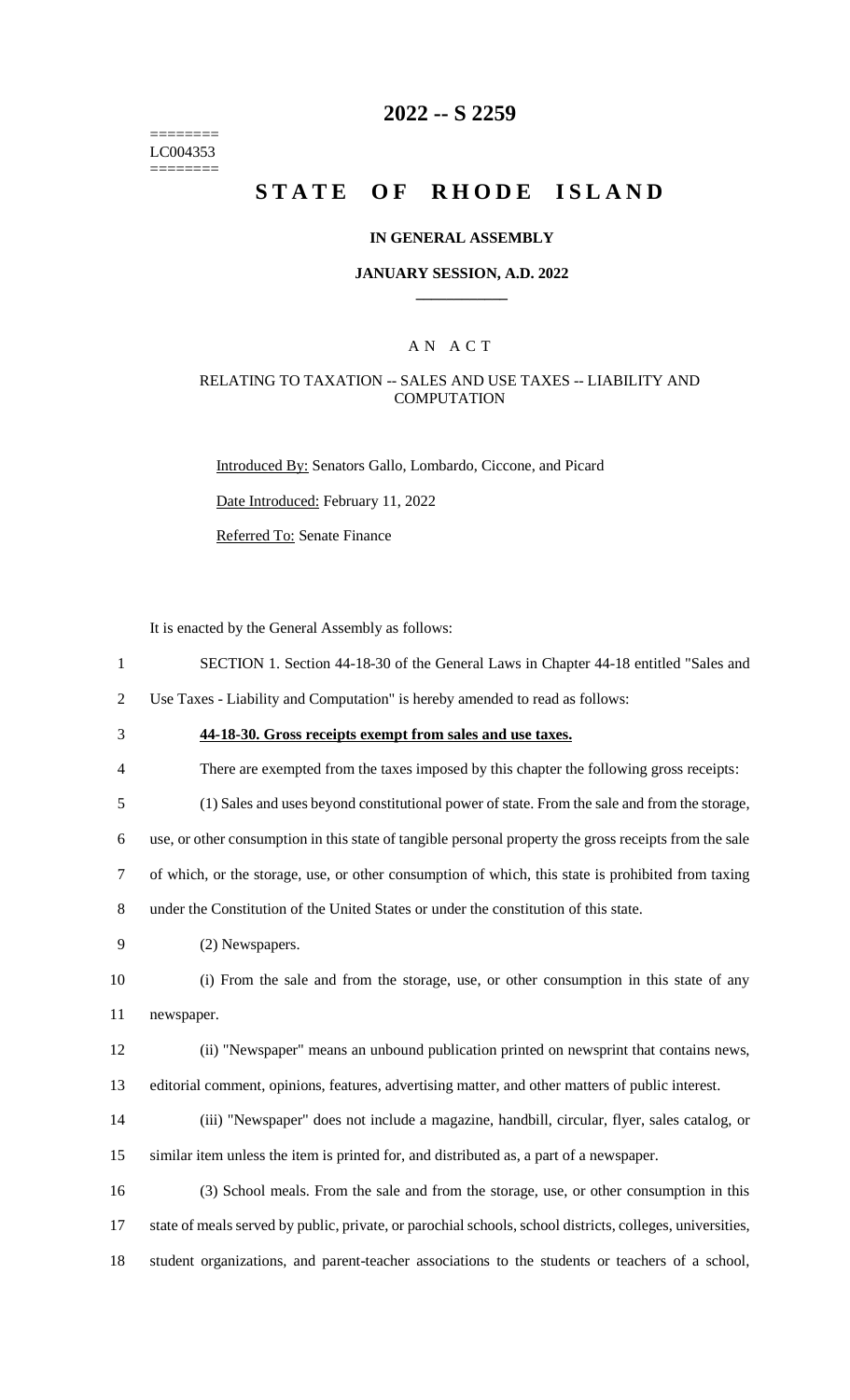college, or university whether the meals are served by the educational institutions or by a food service or management entity under contract to the educational institutions.

(4) Containers.

(i) From the sale and from the storage, use, or other consumption in this state of:

 (A) Non-returnable containers, including boxes, paper bags, and wrapping materials that are biodegradable and all bags and wrapping materials utilized in the medical and healing arts, when sold without the contents to persons who place the contents in the container and sell the contents with the container.

 (B) Containers when sold with the contents if the sale price of the contents is not required to be included in the measure of the taxes imposed by this chapter.

 (C) Returnable containers when sold with the contents in connection with a retail sale of the contents or when resold for refilling.

 (D) Keg and barrel containers, whether returnable or not, when sold to alcoholic beverage producers who place the alcoholic beverages in the containers.

 (ii) As used in this subdivision, the term "returnable containers" means containers of a kind customarily returned by the buyer of the contents for reuse. All other containers are "non-returnable

containers."

 (5)(i) Charitable, educational, and religious organizations. From the sale to, as in defined in this section, and from the storage, use, and other consumption in this state, or any other state of the United States of America, of tangible personal property by hospitals not operated for a profit; "educational institutions" as defined in subdivision (18) not operated for a profit; churches, orphanages, and other institutions or organizations operated exclusively for religious or charitable purposes; interest-free loan associations not operated for profit; nonprofit, organized sporting leagues and associations and bands for boys and girls under the age of nineteen (19) years; the following vocational student organizations that are state chapters of national vocational student organizations: Distributive Education Clubs of America (DECA); Future Business Leaders of America, Phi Beta Lambda (FBLA/PBL); Future Farmers of America (FFA); Future Homemakers of America/Home Economics Related Occupations (FHA/HERD); Vocational Industrial Clubs of America (VICA); organized nonprofit golden age and senior citizens clubs for men and women; and parent-teacher associations; and from the sale, storage, use, and other consumption in this state, of and by the Industrial Foundation of Burrillville, a Rhode Island domestic nonprofit corporation. (ii) In the case of contracts entered into with the federal government, its agencies, or instrumentalities, this state, or any other state of the United States of America, its agencies, any city, town, district, or other political subdivision of the states; hospitals not operated for profit;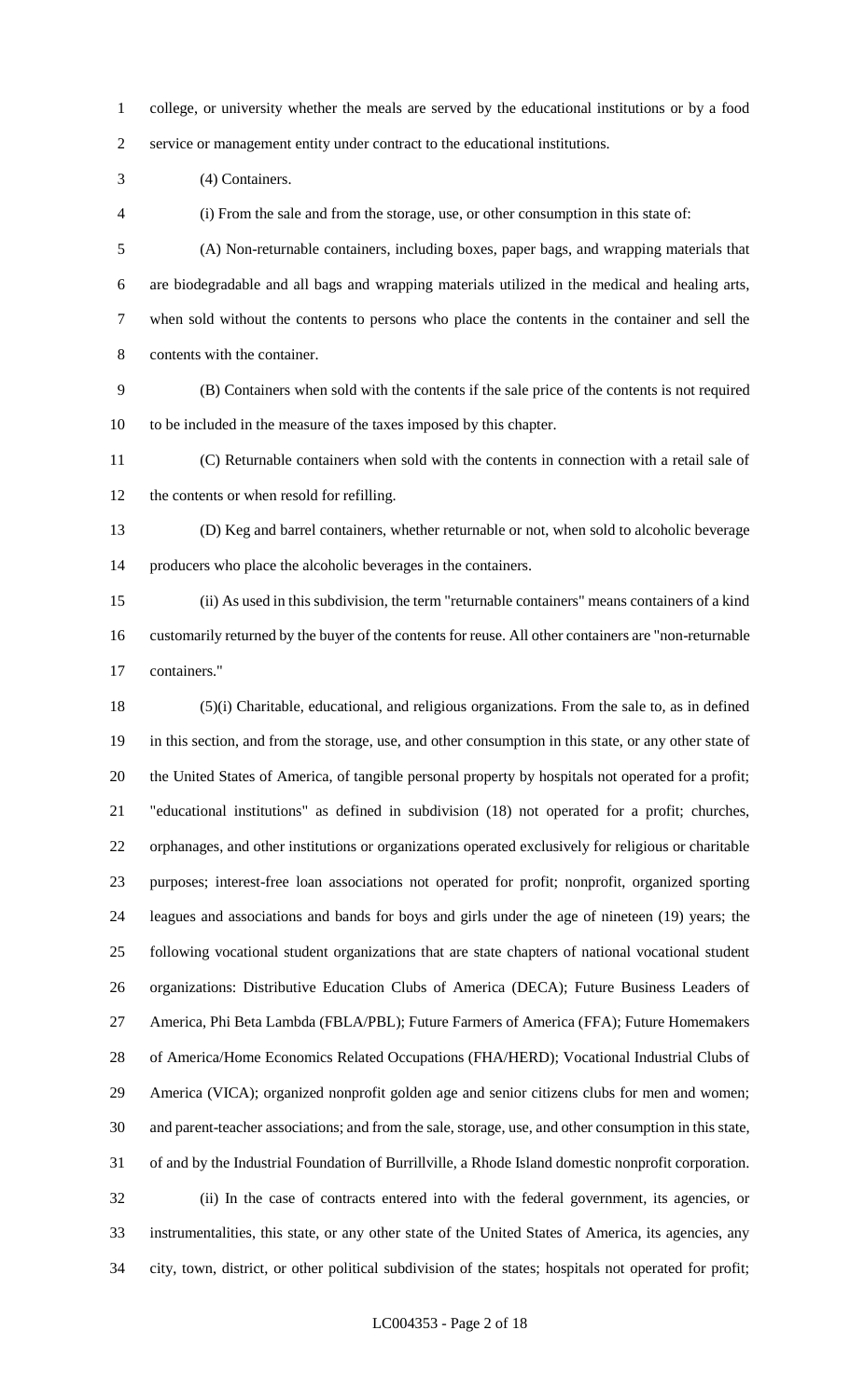educational institutions not operated for profit; churches, orphanages, and other institutions or organizations operated exclusively for religious or charitable purposes, the contractor may purchase such materials and supplies (materials and/or supplies are defined as those that are essential to the project) that are to be utilized in the construction of the projects being performed under the contracts without payment of the tax.

 (iii) The contractor shall not charge any sales or use tax to any exempt agency, institution, or organization but shall in that instance provide his or her suppliers with certificates in the form as determined by the division of taxation showing the reason for exemption and the contractor's records must substantiate the claim for exemption by showing the disposition of all property so purchased. If any property is then used for a nonexempt purpose, the contractor must pay the tax on the property used.

 (6) Gasoline. From the sale and from the storage, use, or other consumption in this state of: (i) Gasoline and other products taxed under chapter 36 of title 31 and (ii) Fuels used for the propulsion of airplanes.

(7) Purchase for manufacturing purposes.

 (i) From the sale and from the storage, use, or other consumption in this state of computer software, tangible personal property, electricity, natural gas, artificial gas, steam, refrigeration, and water, when the property or service is purchased for the purpose of being manufactured into a finished product for resale and becomes an ingredient, component, or integral part of the manufactured, compounded, processed, assembled, or prepared product, or if the property or service is consumed in the process of manufacturing for resale computer software, tangible personal property, electricity, natural gas, artificial gas, steam, refrigeration, or water.

 (ii) "Consumed" means destroyed, used up, or worn out to the degree or extent that the property cannot be repaired, reconditioned, or rendered fit for further manufacturing use.

(iii) "Consumed" includes mere obsolescence.

 (iv) "Manufacturing" means and includes: manufacturing, compounding, processing, assembling, preparing, or producing.

 (v) "Process of manufacturing" means and includes all production operations performed in the producing or processing room, shop, or plant, insofar as the operations are a part of and connected with the manufacturing for resale of tangible personal property, electricity, natural gas, artificial gas, steam, refrigeration, or water and all production operations performed insofar as the operations are a part of and connected with the manufacturing for resale of computer software.

 (vi) "Process of manufacturing" does not mean or include administration operations such as general office operations, accounting, collection, or sales promotion, nor does it mean or include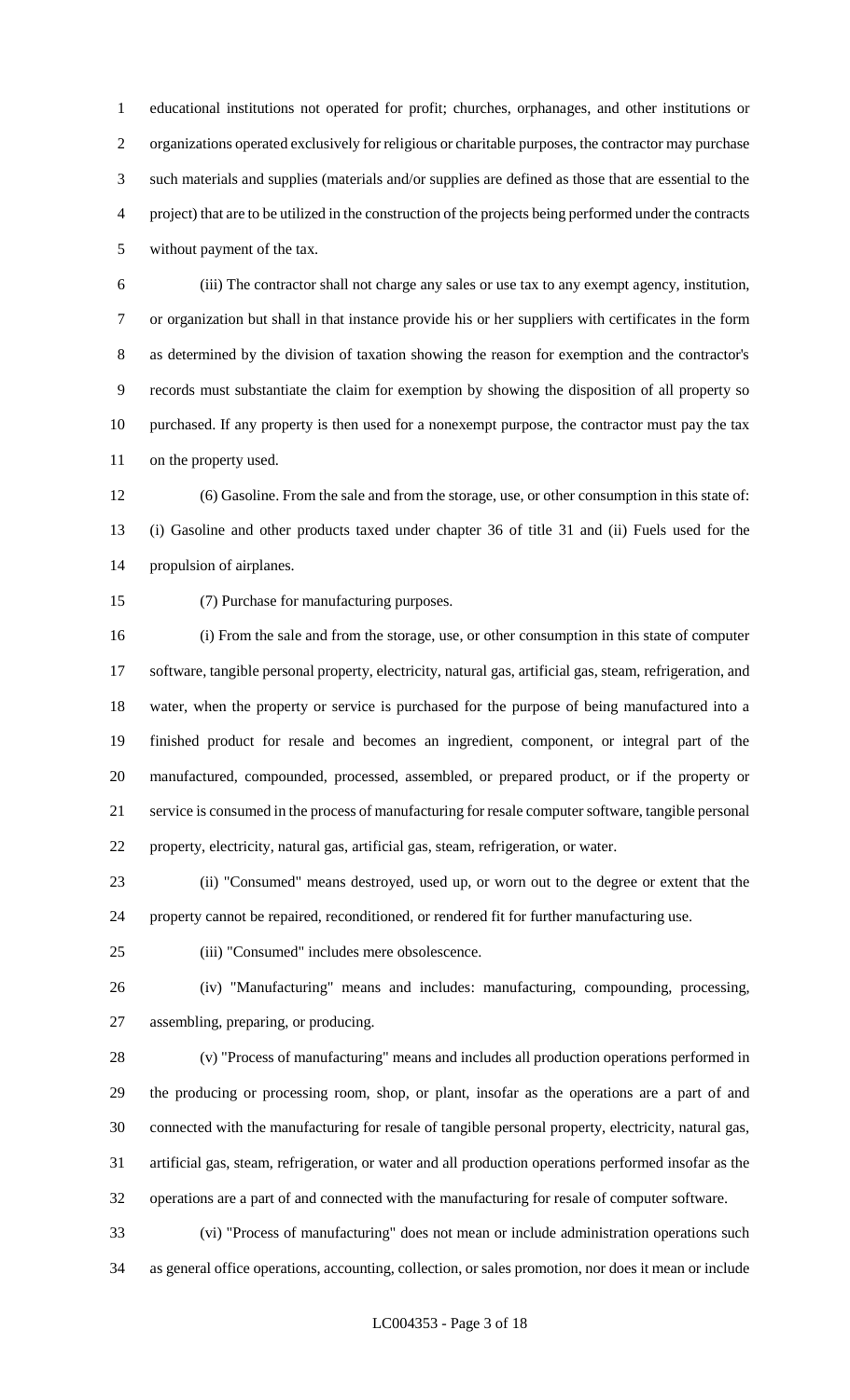distribution operations that occur subsequent to production operations, such as handling, storing, selling, and transporting the manufactured products, even though the administration and distribution operations are performed by, or in connection with, a manufacturing business.

 (8) State and political subdivisions. From the sale to, and from the storage, use, or other consumption by, this state, any city, town, district, or other political subdivision of this state. Every redevelopment agency created pursuant to chapter 31 of title 45 is deemed to be a subdivision of the municipality where it is located.

 (9) Food and food ingredients. From the sale and storage, use, or other consumption in this state of food and food ingredients as defined in § 44-18-7.1(l).

 For the purposes of this exemption "food and food ingredients" shall not include candy, soft drinks, dietary supplements, alcoholic beverages, tobacco, food sold through vending machines, or prepared food, as those terms are defined in § 44-18-7.1, unless the prepared food is: (i) Sold by a seller whose primary NAICS classification is manufacturing in sector 311,

except sub-sector 3118 (bakeries);

(ii) Sold in an unheated state by weight or volume as a single item;

 (iii) Bakery items, including: bread, rolls, buns, biscuits, bagels, croissants, pastries, donuts, danish, cakes, tortes, pies, tarts, muffins, bars, cookies, tortillas; and

 is not sold with utensils provided by the seller, including: plates, knives, forks, spoons, glasses, cups, napkins, or straws.

 (10) Medicines, drugs, and durable medical equipment. From the sale and from the storage, use, or other consumption in this state, of:

 (i) "Drugs" as defined in § 44-18-7.1(h)(i), sold on prescriptions, medical oxygen, and insulin whether or not sold on prescription. For purposes of this exemption drugs shall not include over-the-counter drugs and grooming and hygiene products as defined in § 44-18-7.1(h)(iii).

25 (ii) Durable medical equipment as defined in  $\S$  44-18-7.1(k) for home use only, including, but not limited to: syringe infusers, ambulatory drug delivery pumps, hospital beds, convalescent chairs, and chair lifts. Supplies used in connection with syringe infusers and ambulatory drug delivery pumps that are sold on prescription to individuals to be used by them to dispense or administer prescription drugs, and related ancillary dressings and supplies used to dispense or administer prescription drugs, shall also be exempt from tax.

 (11) Prosthetic devices and mobility enhancing equipment. From the sale and from the storage, use, or other consumption in this state, of prosthetic devices as defined in § 44-18-7.1(t), sold on prescription, including, but not limited to: artificial limbs, dentures, spectacles, eyeglasses, and artificial eyes; artificial hearing devices and hearing aids, whether or not sold on prescription;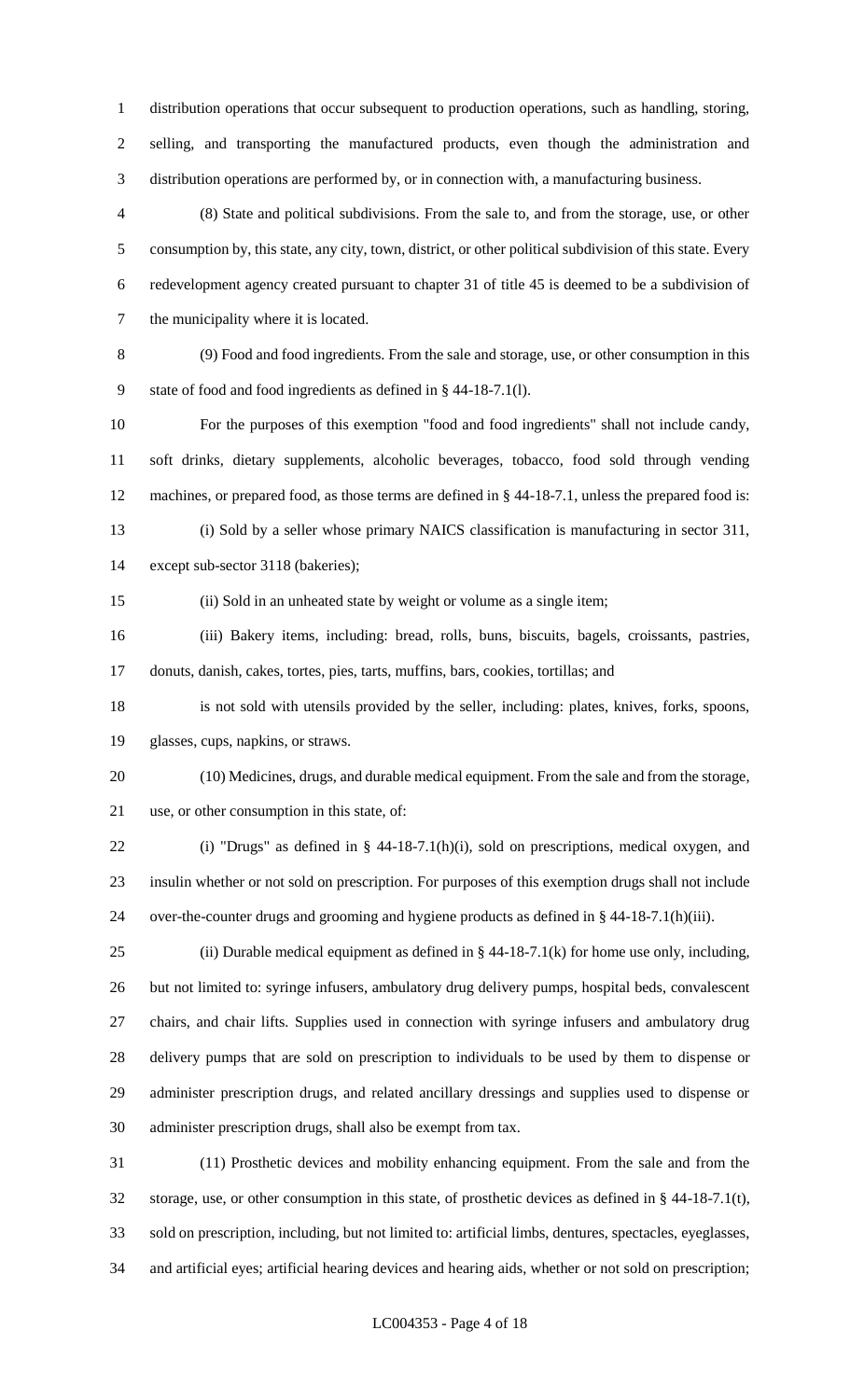and mobility enhancing equipment as defined in § 44-18-7.1(p), including wheelchairs, crutches, and canes.

 (12) Coffins, caskets, urns, shrouds and burial garments. From the sale and from the storage, use, or other consumption in this state of coffins, caskets, urns, shrouds, and other burial garments that are ordinarily sold by a funeral director as part of the business of funeral directing.

(13) Motor vehicles sold to nonresidents.

 (i) From the sale, subsequent to June 30, 1958, of a motor vehicle to a bona fide nonresident of this state who does not register the motor vehicle in this state, whether the sale or delivery of the motor vehicle is made in this state or at the place of residence of the nonresident. A motor vehicle sold to a bona fide nonresident whose state of residence does not allow a like exemption to its nonresidents is not exempt from the tax imposed under § 44-18-20. In that event, the bona fide nonresident pays a tax to Rhode Island on the sale at a rate equal to the rate that would be imposed in his or her state of residence not to exceed the rate that would have been imposed under § 44-18- 20. Notwithstanding any other provisions of law, a licensed motor vehicle dealer shall add and collect the tax required under this subdivision and remit the tax to the tax administrator under the provisions of chapters 18 and 19 of this title. When a Rhode Island licensed, motor vehicle dealer is required to add and collect the sales and use tax on the sale of a motor vehicle to a bona fide nonresident as provided in this section, the dealer in computing the tax takes into consideration the law of the state of the nonresident as it relates to the trade-in of motor vehicles.

20 (ii) The tax administrator, in addition to the provisions of §§ 44-19-27 and 44-19-28, may require any licensed motor vehicle dealer to keep records of sales to bona fide nonresidents as the tax administrator deems reasonably necessary to substantiate the exemption provided in this subdivision, including the affidavit of a licensed motor vehicle dealer that the purchaser of the motor vehicle was the holder of, and had in his or her possession a valid out-of-state motor vehicle registration or a valid out-of-state driver's license.

 (iii) Any nonresident who registers a motor vehicle in this state within ninety (90) days of the date of its sale to him or her is deemed to have purchased the motor vehicle for use, storage, or other consumption in this state, and is subject to, and liable for, the use tax imposed under the provisions of § 44-18-20.

 (14) Sales in public buildings by blind people. From the sale and from the storage, use, or other consumption in all public buildings in this state of all products or wares by any person licensed under § 40-9-11.1.

 (15) Air and water pollution control facilities. From the sale, storage, use, or other consumption in this state of tangible personal property or supplies acquired for incorporation into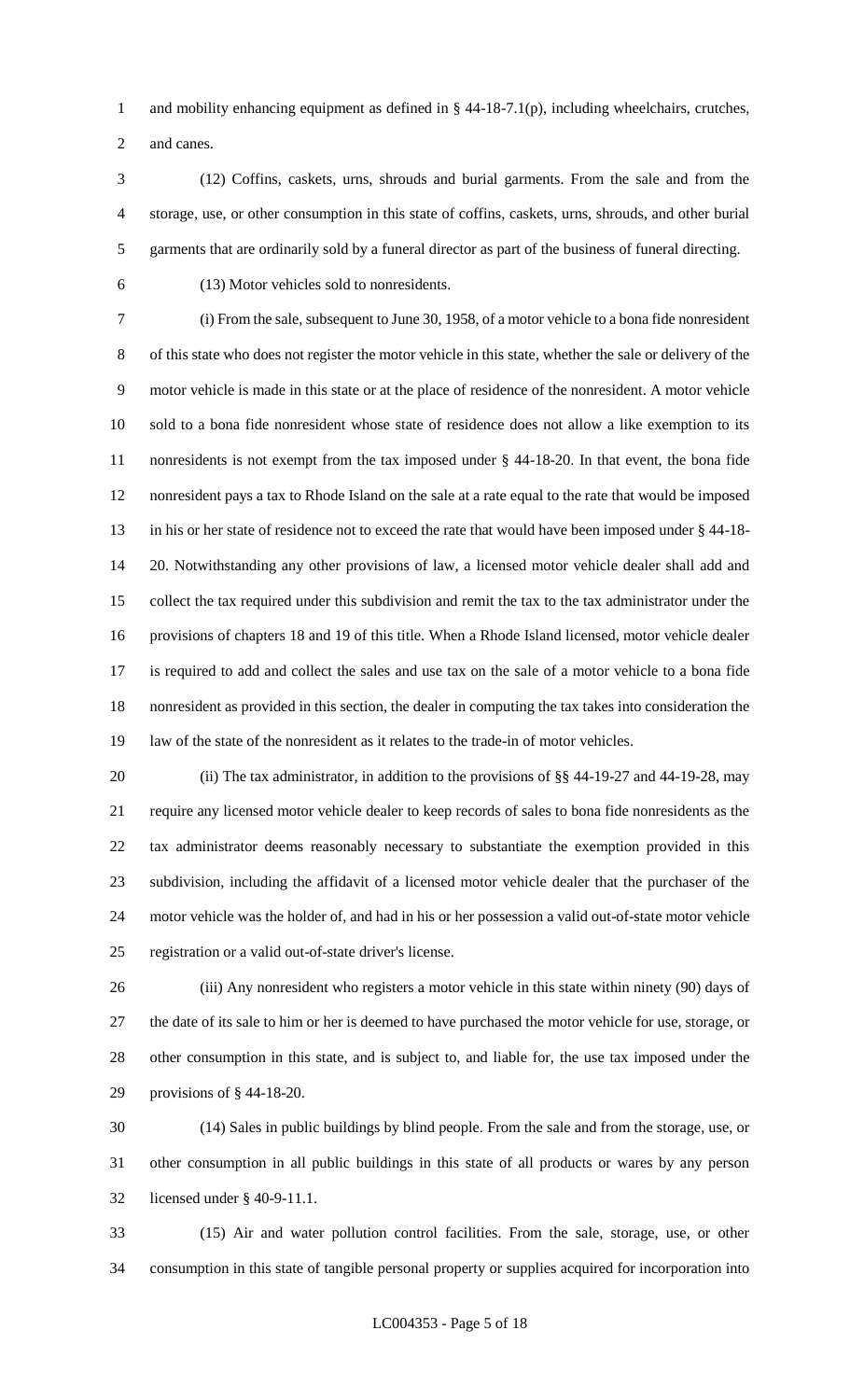or used and consumed in the operation of a facility, the primary purpose of which is to aid in the control of the pollution or contamination of the waters or air of the state, as defined in chapter 12 of title 46 and chapter 23 of title 23, respectively, and that has been certified as approved for that purpose by the director of environmental management. The director of environmental management may certify to a portion of the tangible personal property or supplies acquired for incorporation into those facilities or used and consumed in the operation of those facilities to the extent that that portion has as its primary purpose the control of the pollution or contamination of the waters or air of this state. As used in this subdivision, "facility" means any land, facility, device, building, machinery, or equipment.

 (16) Camps. From the rental charged for living quarters, or sleeping, or housekeeping accommodations at camps or retreat houses operated by religious, charitable, educational, or other organizations and associations mentioned in subsection (5), or by privately owned and operated summer camps for children.

 (17) Certain institutions. From the rental charged for living or sleeping quarters in an institution licensed by the state for the hospitalization, custodial, or nursing care of human beings. (18) Educational institutions. From the rental charged by any educational institution for living quarters, or sleeping, or housekeeping accommodations or other rooms or accommodations to any student or teacher necessitated by attendance at an educational institution. "Educational institution" as used in this section means an institution of learning not operated for profit that is empowered to confer diplomas, educational, literary, or academic degrees; that has a regular faculty, curriculum, and organized body of pupils or students in attendance throughout the usual school year; that keeps and furnishes to students and others records required and accepted for entrance to schools of secondary, collegiate, or graduate rank; and no part of the net earnings of which inures to the benefit of any individual.

(19) Motor vehicle and adaptive equipment for persons with disabilities.

 (i) From the sale of: (A) Special adaptations; (B) The component parts of the special 27 adaptations; or (C) A specially adapted motor vehicle; provided that the owner furnishes to the tax administrator an affidavit of a licensed physician to the effect that the specially adapted motor vehicle is necessary to transport a family member with a disability or where the vehicle has been specially adapted to meet the specific needs of the person with a disability. This exemption applies to not more than one motor vehicle owned and registered for personal, noncommercial use.

 (ii) For the purpose of this subsection the term "special adaptations" includes, but is not limited to: wheelchair lifts, wheelchair carriers, wheelchair ramps, wheelchair securements, hand controls, steering devices, extensions, relocations, and crossovers of operator controls, power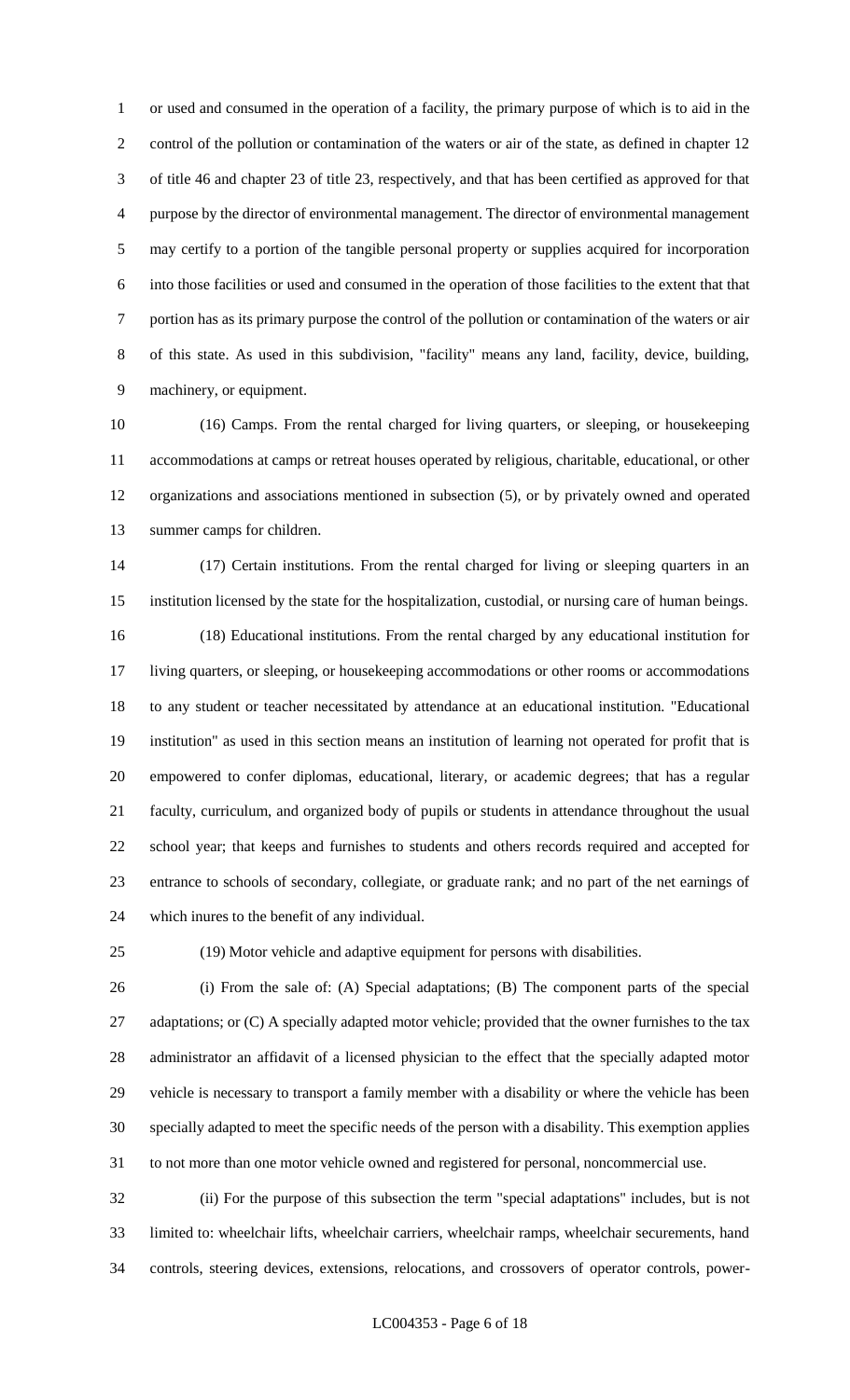assisted controls, raised tops or dropped floors, raised entry doors, or alternative signaling devices

to auditory signals.

 (iii) From the sale of: (a) Special adaptations, (b) The component parts of the special adaptations, for a "wheelchair accessible taxicab" as defined in § 39-14-1, and/or a "wheelchair accessible public motor vehicle" as defined in § 39-14.1-1.

 (iv) For the purpose of this subdivision the exemption for a "specially adapted motor vehicle" means a use tax credit not to exceed the amount of use tax that would otherwise be due on the motor vehicle, exclusive of any adaptations. The use tax credit is equal to the cost of the special adaptations, including installation.

 (20) Heating fuels. From the sale and from the storage, use, or other consumption in this state of every type of heating fuel.

 (21) Electricity and gas. From the sale and from the storage, use, or other consumption in 13 this state of electricity and gas.

(22) Manufacturing machinery and equipment.

 (i) From the sale and from the storage, use, or other consumption in this state of tools, dies, molds, machinery, equipment (including replacement parts), and related items to the extent used in an industrial plant in connection with the actual manufacture, conversion, or processing of tangible personal property, or to the extent used in connection with the actual manufacture, conversion, or processing of computer software as that term is utilized in industry numbers 7371, 7372, and 7373 in the standard industrial classification manual prepared by the Technical Committee on Industrial Classification, Office of Statistical Standards, Executive Office of the President, United States Bureau of the Budget, as revised from time to time, to be sold, or that machinery and equipment used in the furnishing of power to an industrial manufacturing plant. For the purposes of this subdivision, "industrial plant" means a factory at a fixed location primarily engaged in the manufacture, conversion, or processing of tangible personal property to be sold in the regular course of business;

 (ii) Machinery and equipment and related items are not deemed to be used in connection with the actual manufacture, conversion, or processing of tangible personal property, or in connection with the actual manufacture, conversion, or processing of computer software as that term is utilized in industry numbers 7371, 7372, and 7373 in the standard industrial classification manual prepared by the Technical Committee on Industrial Classification, Office of Statistical Standards, Executive Office of the President, United States Bureau of the Budget, as revised from time to time, to be sold to the extent the property is used in administration or distribution operations; (iii) Machinery and equipment and related items used in connection with the actual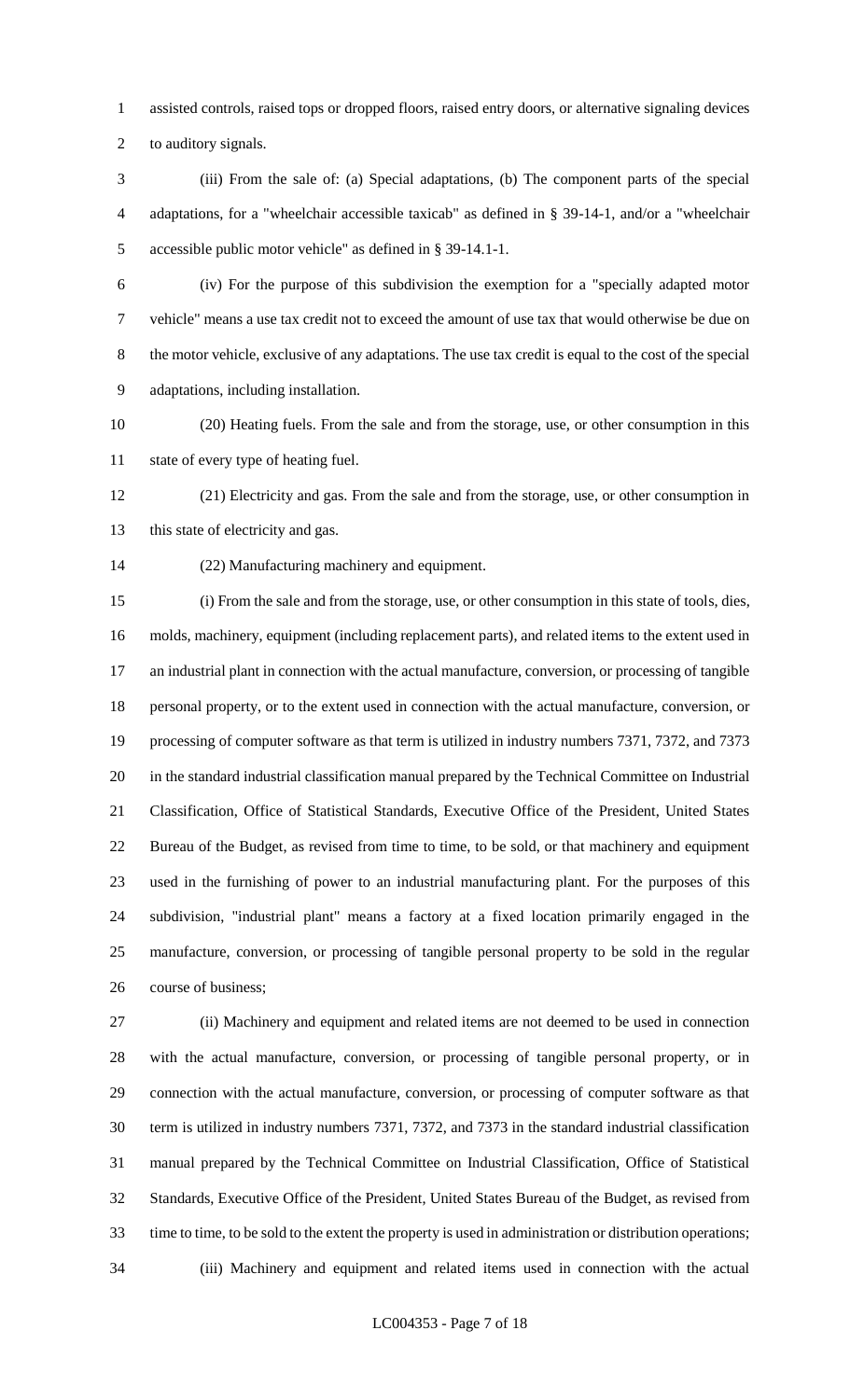manufacture, conversion, or processing of any computer software or any tangible personal property 2 that is not to be sold and that would be exempt under subdivision (7) or this subdivision if purchased from a vendor or machinery and equipment and related items used during any manufacturing, converting, or processing function is exempt under this subdivision even if that operation, function, or purpose is not an integral or essential part of a continuous production flow or manufacturing process;

 (iv) Where a portion of a group of portable or mobile machinery is used in connection with the actual manufacture, conversion, or processing of computer software or tangible personal property to be sold, as previously defined, that portion, if otherwise qualifying, is exempt under this subdivision even though the machinery in that group is used interchangeably and not otherwise identifiable as to use.

 (23) Trade-in value of motor vehicles. From the sale and from the storage, use, or other consumption in this state of so much of the purchase price paid for a new or used automobile as is allocated for a trade-in allowance on the automobile of the buyer given in trade to the seller, or of the proceeds applicable only to the automobile as are received from the manufacturer of automobiles for the repurchase of the automobile whether the repurchase was voluntary or not towards the purchase of a new or used automobile by the buyer. For the purpose of this subdivision, 18 the word "automobile" means a private passenger automobile not used for hire, or a pickup truck 19 with a gross vehicle weight equal to or less than fourteen thousand pounds (14,000 lbs.) and does not refer to any other type of motor vehicle.

(24) Precious metal bullion.

 (i) From the sale and from the storage, use, or other consumption in this state of precious metal bullion, substantially equivalent to a transaction in securities or commodities.

 (ii) For purposes of this subdivision, "precious metal bullion" means any elementary precious metal that has been put through a process of smelting or refining, including, but not limited to: gold, silver, platinum, rhodium, and chromium, and that is in a state or condition that its value depends upon its content and not upon its form.

 (iii) The term does not include fabricated precious metal that has been processed or manufactured for some one or more specific and customary industrial, professional, or artistic uses. (25) Commercial vessels. From sales made to a commercial ship, barge, or other vessel of fifty (50) tons burden or over, primarily engaged in interstate or foreign commerce, and from the repair, alteration, or conversion of the vessels, and from the sale of property purchased for the use of the vessels including provisions, supplies, and material for the maintenance and/or repair of the vessels.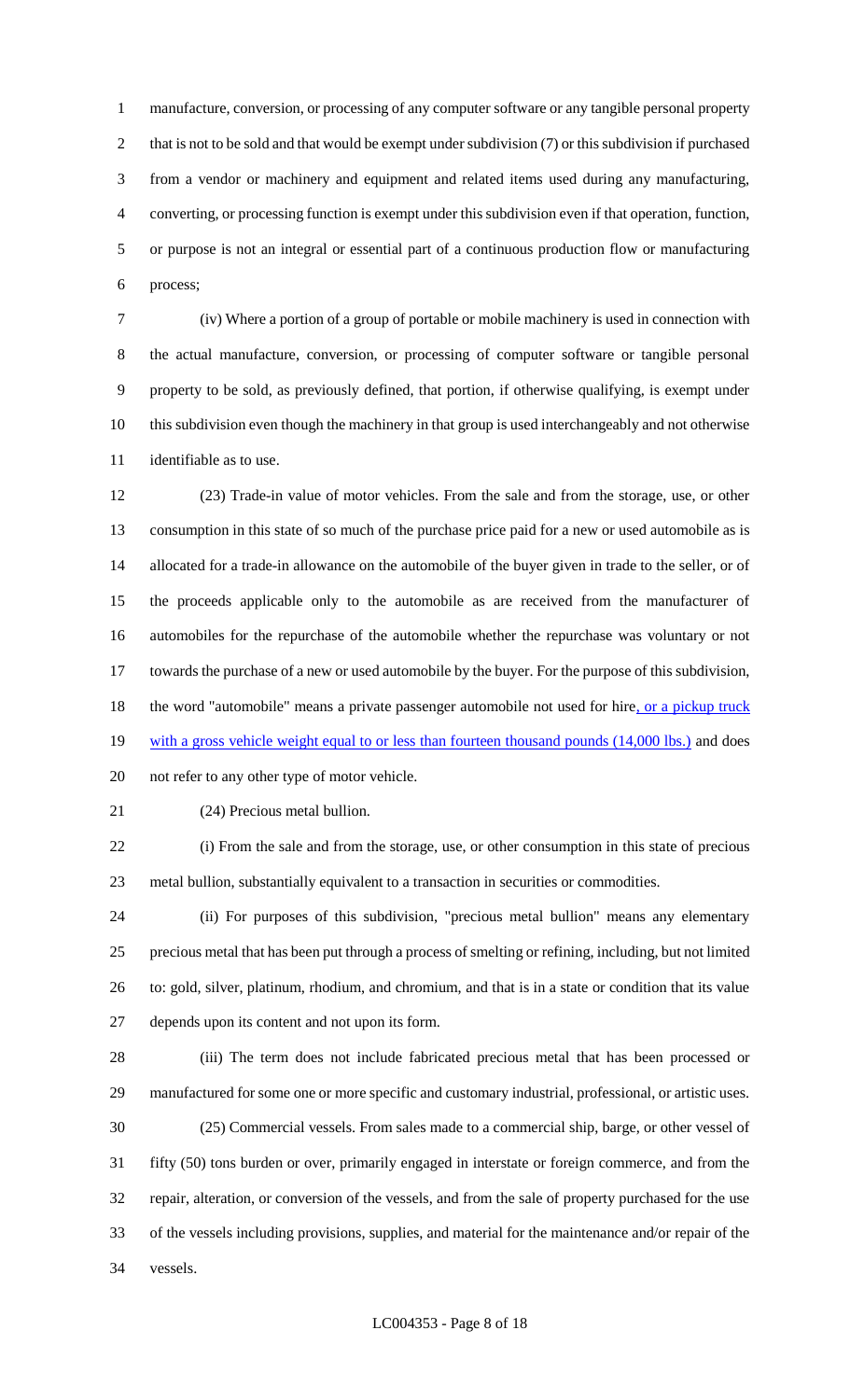(26) Commercial fishing vessels. From the sale and from the storage, use, or other consumption in this state of vessels and other watercraft that are in excess of five (5) net tons and that are used exclusively for "commercial fishing," as defined in this subdivision, and from the repair, alteration, or conversion of those vessels and other watercraft, and from the sale of property purchased for the use of those vessels and other watercraft including provisions, supplies, and material for the maintenance and/or repair of the vessels and other watercraft and the boats nets, cables, tackle, and other fishing equipment appurtenant to or used in connection with the commercial fishing of the vessels and other watercraft. "Commercial fishing" means taking or attempting to take any fish, shellfish, crustacea, or bait species with the intent of disposing of it for profit or by sale, barter, trade, or in commercial channels. The term does not include subsistence fishing, i.e., the taking for personal use and not for sale or barter; or sport fishing; but shall include vessels and other watercraft with a Rhode Island party and charter boat license issued by the department of environmental management pursuant to § 20-2-27.1 that meet the following criteria: (i) The operator must have a current United States Coast Guard (U.S.C.G.) license to carry passengers for hire; (ii) U.S.C.G. vessel documentation in the coast wide fishery trade; (iii) U.S.C.G. vessel documentation as to proof of Rhode Island home port status or a Rhode Island boat registration to prove Rhode Island home port status; and (iv) The vessel must be used as a commercial passenger carrying fishing vessel to carry passengers for fishing. The vessel must be able to demonstrate that at least fifty percent (50%) of its annual gross income derives from charters or provides documentation of a minimum of one hundred (100) charter trips annually; and (v) The vessel must have a valid Rhode Island party and charter boat license. The tax administrator shall implement the provisions of this subdivision by promulgating rules and regulations relating thereto. (27) Clothing and footwear. From the sales of articles of clothing, including footwear, intended to be worn or carried on or about the human body for sales prior to October 1, 2012. Effective October 1, 2012, the exemption will apply to the sales of articles of clothing, including footwear, intended to be worn or carried on or about the human body up to two hundred and fifty dollars (\$250) of the sales price per item. For the purposes of this section, "clothing or footwear" does not include clothing accessories or equipment or special clothing or footwear primarily designed for athletic activity or protective use as these terms are defined in section 44-18-7.1(f). In recognition of the work being performed by the streamlined sales and use tax governing board, upon passage of any federal law that authorizes states to require remote sellers to collect and remit sales and use taxes, this unlimited exemption will apply as it did prior to October 1, 2012. The unlimited exemption on sales of clothing and footwear shall take effect on the date that the state

requires remote sellers to collect and remit sales and use taxes.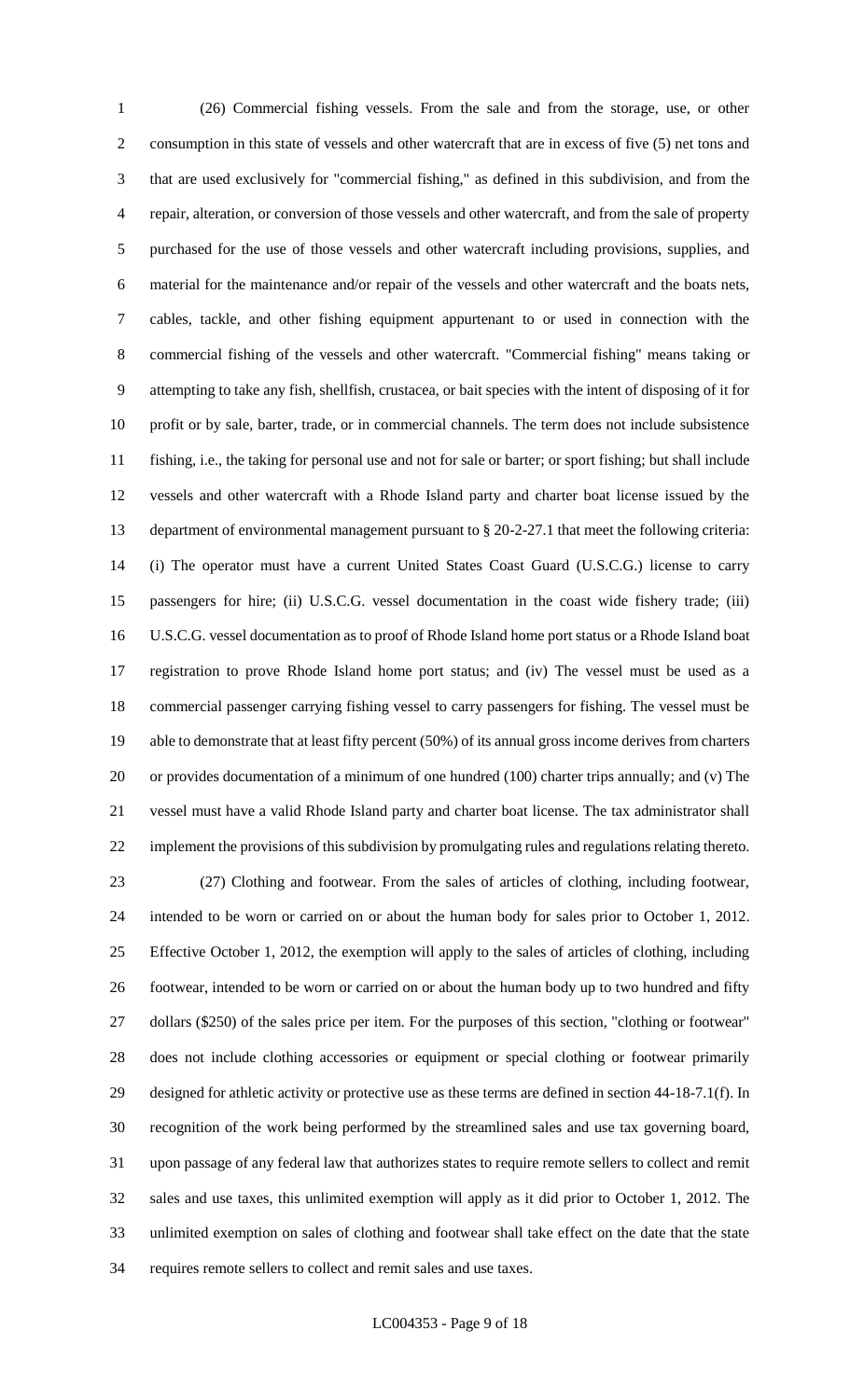(28) Water for residential use. From the sale and from the storage, use, or other consumption in this state of water furnished for domestic use by occupants of residential premises. (29) Bibles. [Unconstitutional; see Ahlburn v. Clark, 728 A.2d 449 (R.I. 1999); see Notes to Decisions.] From the sale and from the storage, use, or other consumption in the state of any canonized scriptures of any tax-exempt nonprofit religious organization including, but not limited to, the Old Testament and the New Testament versions.

(30) Boats.

 (i) From the sale of a boat or vessel to a bona fide nonresident of this state who does not register the boat or vessel in this state or document the boat or vessel with the United States government at a home port within the state, whether the sale or delivery of the boat or vessel is made in this state or elsewhere; provided, that the nonresident transports the boat within thirty (30) days after delivery by the seller outside the state for use thereafter solely outside the state.

 (ii) The tax administrator, in addition to the provisions of §§ 44-19-27 and 44-19-28, may require the seller of the boat or vessel to keep records of the sales to bona fide nonresidents as the tax administrator deems reasonably necessary to substantiate the exemption provided in this subdivision, including the affidavit of the seller that the buyer represented himself or herself to be a bona fide nonresident of this state and of the buyer that he or she is a nonresident of this state.

 (31) Youth activities equipment. From the sale, storage, use, or other consumption in this state of items for not more than twenty dollars (\$20.00) each by nonprofit Rhode Island eleemosynary organizations, for the purposes of youth activities that the organization is formed to sponsor and support; and by accredited elementary and secondary schools for the purposes of the schools or of organized activities of the enrolled students.

 (32) Farm equipment. From the sale and from the storage or use of machinery and equipment used directly for commercial farming and agricultural production; including, but not limited to: tractors, ploughs, harrows, spreaders, seeders, milking machines, silage conveyors, balers, bulk milk storage tanks, trucks with farm plates, mowers, combines, irrigation equipment, greenhouses and greenhouse coverings, graders and packaging machines, tools and supplies and other farming equipment, including replacement parts appurtenant to or used in connection with commercial farming and tools and supplies used in the repair and maintenance of farming equipment. "Commercial farming" means the keeping or boarding of five (5) or more horses or the production within this state of agricultural products, including, but not limited to, field or orchard crops, livestock, dairy, and poultry, or their products, where the keeping, boarding, or production provides at least two thousand five hundred dollars (\$2,500) in annual gross sales to the operator, whether an individual, a group, a partnership, or a corporation for exemptions issued prior to July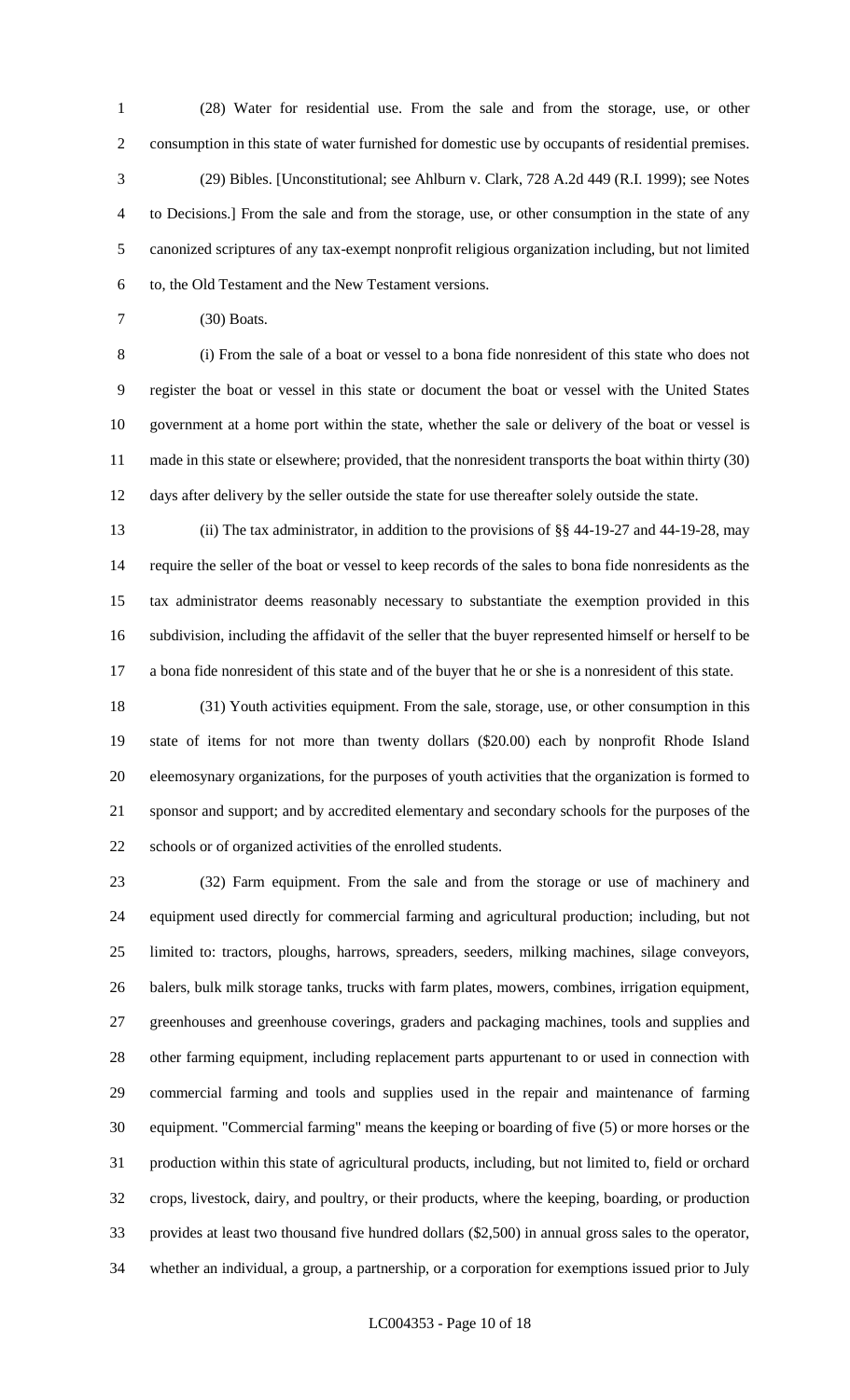1, 2002. For exemptions issued or renewed after July 1, 2002, there shall be two (2) levels. Level I shall be based on proof of annual, gross sales from commercial farming of at least twenty-five hundred dollars (\$2,500) and shall be valid for purchases subject to the exemption provided in this subdivision except for motor vehicles with an excise tax value of five thousand dollars (\$5,000) or greater. Level II shall be based on proof of annual gross sales from commercial farming of at least ten thousand dollars (\$10,000) or greater and shall be valid for purchases subject to the exemption provided in this subdivision including motor vehicles with an excise tax value of five thousand dollars (\$5,000) or greater. For the initial issuance of the exemptions, proof of the requisite amount of annual gross sales from commercial farming shall be required for the prior year; for any renewal of an exemption granted in accordance with this subdivision at either level I or level II, proof of gross annual sales from commercial farming at the requisite amount shall be required for each of 12 the prior two (2) years. Certificates of exemption issued or renewed after July 1, 2002, shall clearly indicate the level of the exemption and be valid for four (4) years after the date of issue. This exemption applies even if the same equipment is used for ancillary uses, or is temporarily used for a non-farming or a non-agricultural purpose, but shall not apply to motor vehicles acquired after July 1, 2002, unless the vehicle is a farm vehicle as defined pursuant to § 31-1-8 and is eligible for registration displaying farm plates as provided for in § 31-3-31.

 (33) Compressed air. From the sale and from the storage, use, or other consumption in the state of compressed air.

 (34) Flags. From the sale and from the storage, consumption, or other use in this state of United States, Rhode Island or POW-MIA flags.

 (35) Motor vehicle and adaptive equipment to certain veterans. From the sale of a motor vehicle and adaptive equipment to and for the use of a veteran with a service-connected loss of or the loss of use of a leg, foot, hand, or arm, or any veteran who is a double amputee, whether service connected or not. The motor vehicle must be purchased by and especially equipped for use by the qualifying veteran. Certificate of exemption or refunds of taxes paid is granted under rules or regulations that the tax administrator may prescribe.

 (36) Textbooks. From the sale and from the storage, use, or other consumption in this state of textbooks by an "educational institution," as defined in subsection (18) of this section, and any educational institution within the purview of § 16-63-9(4), and used textbooks by any purveyor.

 (37) Tangible personal property and supplies used in on-site hazardous waste recycling, reuse, or treatment. From the sale, storage, use, or other consumption in this state of tangible personal property or supplies used or consumed in the operation of equipment, the exclusive function of which is the recycling, reuse, or recovery of materials (other than precious metals, as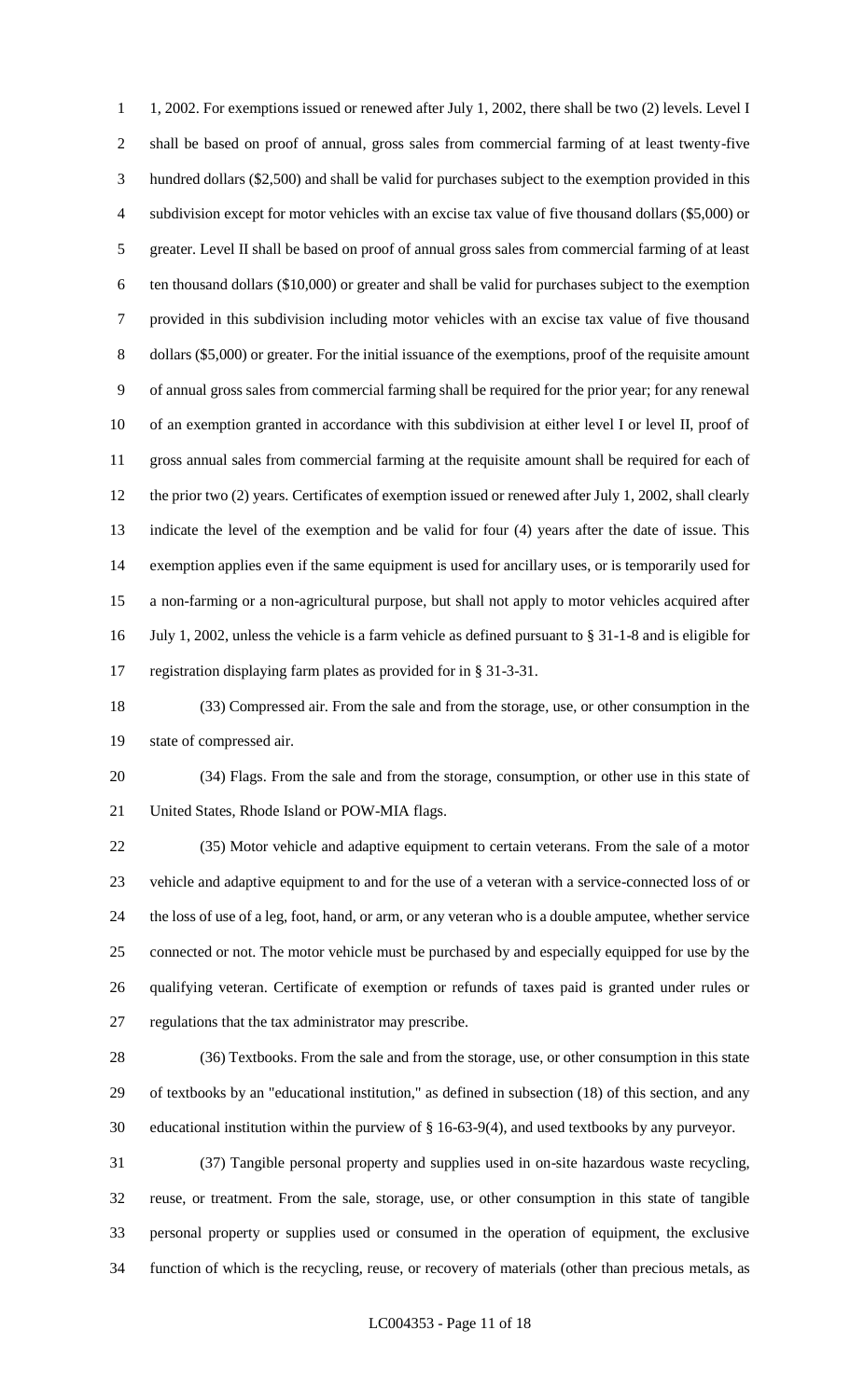defined in subdivision (24)(ii) of this section) from the treatment of "hazardous wastes," as defined in § 23-19.1-4, where the "hazardous wastes" are generated in Rhode Island solely by the same taxpayer and where the personal property is located at, in, or adjacent to a generating facility of the taxpayer in Rhode Island. The taxpayer shall procure an order from the director of the department of environmental management certifying that the equipment and/or supplies as used or consumed, qualify for the exemption under this subdivision. If any information relating to secret processes or methods of manufacture, production, or treatment is disclosed to the department of environmental 8 management only to procure an order, and is a "trade secret" as defined in § 28-21-10(b), it is not open to public inspection or publicly disclosed unless disclosure is required under chapter 21 of 10 title 28 or chapter 24.4 of title 23.

 (38) Promotional and product literature of boat manufacturers. From the sale and from the storage, use, or other consumption of promotional and product literature of boat manufacturers shipped to points outside of Rhode Island that either: (i) Accompany the product that is sold; (ii) Are shipped in bulk to out-of-state dealers for use in the sale of the product; or (iii) Are mailed to customers at no charge.

 (39) Food items paid for by food stamps. From the sale and from the storage, use, or other consumption in this state of eligible food items payment for which is properly made to the retailer 18 in the form of U.S. government food stamps issued in accordance with the Food Stamp Act of 1977, 7 U.S.C. § 2011 et seq.

 (40) Transportation charges. From the sale or hiring of motor carriers as defined in § 39- 12-2(12) to haul goods, when the contract or hiring cost is charged by a motor freight tariff filed with the Rhode Island public utilities commission on the number of miles driven or by the number of hours spent on the job.

 (41) Trade-in value of boats. From the sale and from the storage, use, or other consumption in this state of so much of the purchase price paid for a new or used boat as is allocated for a trade- in allowance on the boat of the buyer given in trade to the seller or of the proceeds applicable only to the boat as are received from an insurance claim as a result of a stolen or damaged boat, towards the purchase of a new or used boat by the buyer.

 (42) Equipment used for research and development. From the sale and from the storage, use, or other consumption of equipment to the extent used for research and development purposes by a qualifying firm. For the purposes of this subsection, "qualifying firm" means a business for which the use of research and development equipment is an integral part of its operation and "equipment" means scientific equipment, computers, software, and related items.

(43) Coins. From the sale and from the other consumption in this state of coins having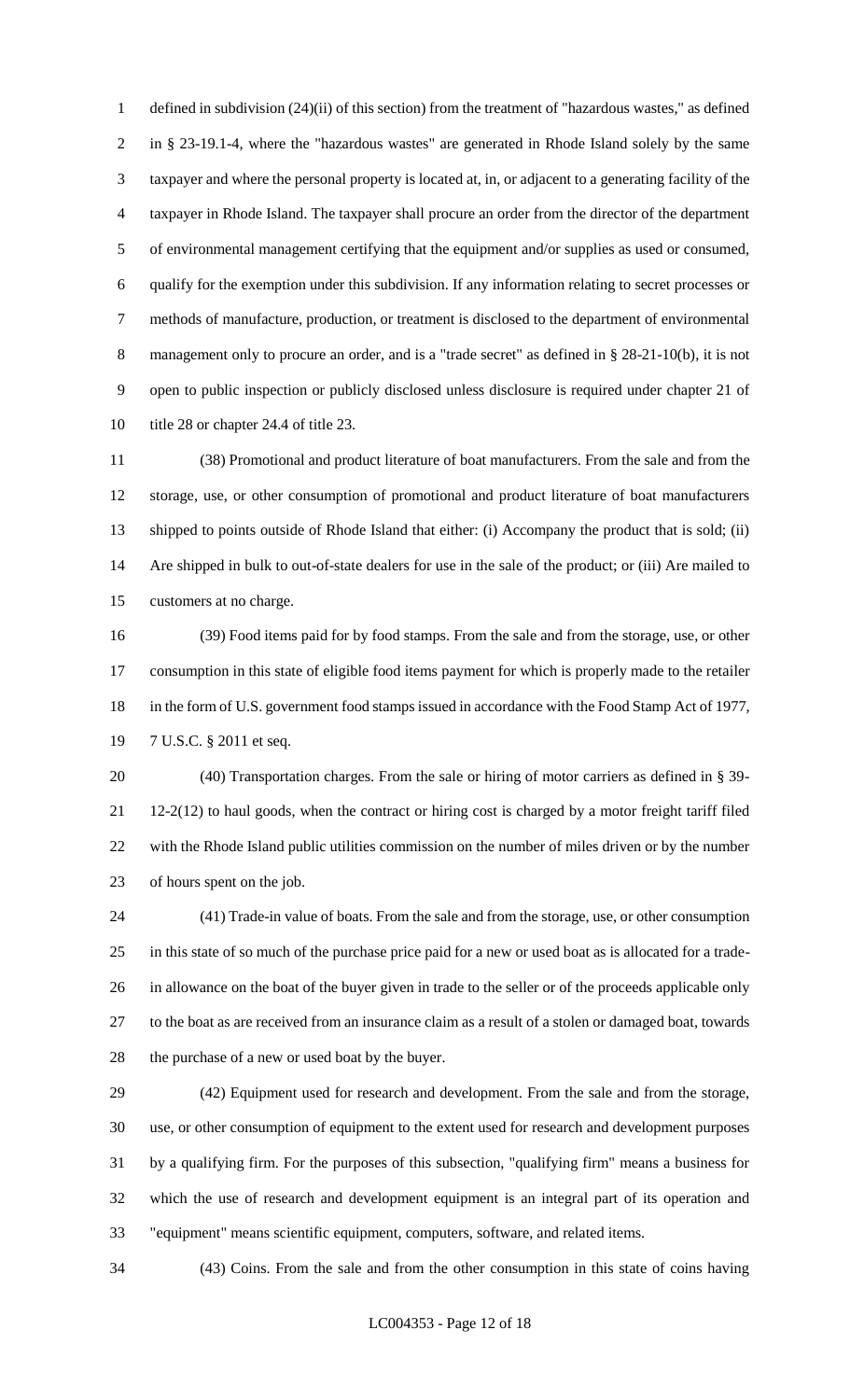numismatic or investment value.

 (44) Farm structure construction materials. Lumber, hardware, and other materials used in the new construction of farm structures, including production facilities such as, but not limited to: farrowing sheds, free stall and stanchion barns, milking parlors, silos, poultry barns, laying houses, fruit and vegetable storages, rooting cellars, propagation rooms, greenhouses, packing rooms, machinery storage, seasonal farm worker housing, certified farm markets, bunker and trench silos, feed storage sheds, and any other structures used in connection with commercial farming.

 (45) Telecommunications carrier access service. Carrier access service or telecommunications service when purchased by a telecommunications company from another telecommunications company to facilitate the provision of telecommunications service.

 (46) Boats or vessels brought into the state exclusively for winter storage, maintenance, repair, or sale. Notwithstanding the provisions of §§ 44-18-10, 44-18-11 and 44-18-20, the tax imposed by § 44-18-20 is not applicable for the period commencing on the first day of October in any year up to and including the 30th day of April next succeeding with respect to the use of any boat or vessel within this state exclusively for purposes of: (i) Delivery of the vessel to a facility in this state for storage, including dry storage and storage in water by means of apparatus preventing ice damage to the hull, maintenance, or repair; (ii) The actual process of storage, maintenance, or repair of the boat or vessel; or (iii) Storage for the purpose of selling the boat or vessel.

 (47) Jewelry display product. From the sale and from the storage, use, or other consumption in this state of tangible personal property used to display any jewelry product; provided that title to the jewelry display product is transferred by the jewelry manufacturer or seller and that the jewelry display product is shipped out of state for use solely outside the state and is not returned to the jewelry manufacturer or seller.

 (48) Boats or vessels generally. Notwithstanding the provisions of this chapter, the tax imposed by §§ 44-18-20 and 44-18-18 shall not apply with respect to the sale and to the storage, use, or other consumption in this state of any new or used boat. The exemption provided for in this subdivision does not apply after October 1, 1993, unless prior to October 1, 1993, the federal ten percent (10%) surcharge on luxury boats is repealed.

 (49) Banks and regulated investment companies interstate toll-free calls. Notwithstanding the provisions of this chapter, the tax imposed by this chapter does not apply to the furnishing of interstate and international, toll-free terminating telecommunication service that is used directly and exclusively by or for the benefit of an eligible company as defined in this subdivision; provided that an eligible company employs on average during the calendar year no less than five hundred (500) "full-time equivalent employees" as that term is defined in § 42-64.5-2. For purposes of this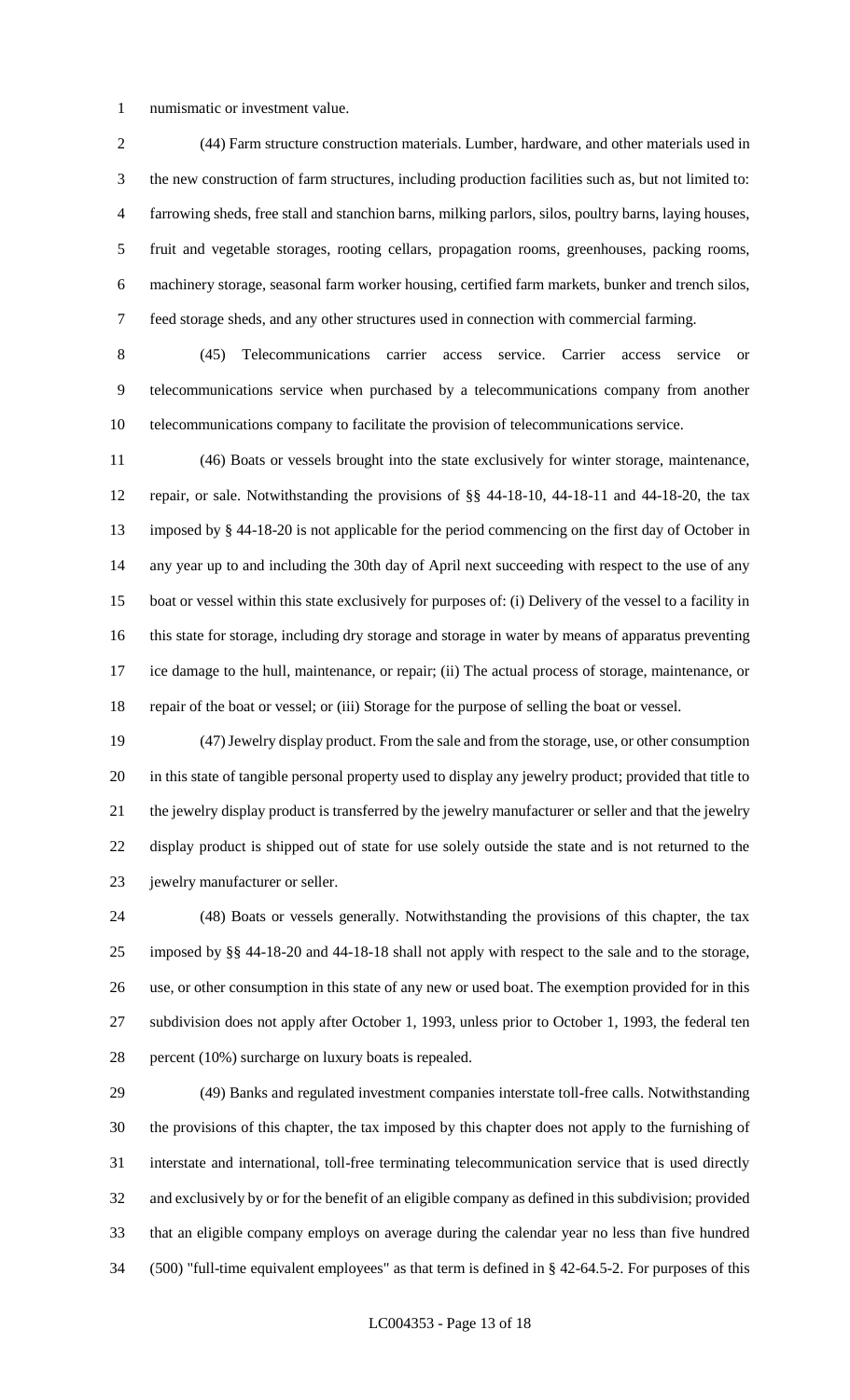section, an "eligible company" means a "regulated investment company" as that term is defined in 2 the Internal Revenue Code of 1986, 26 U.S.C. § 851, or a corporation to the extent the service is provided, directly or indirectly, to or on behalf of a regulated investment company, an employee benefit plan, a retirement plan or a pension plan, or a state-chartered bank.

 (50) Mobile and manufactured homes generally. From the sale and from the storage, use, or other consumption in this state of mobile and/or manufactured homes as defined and subject to taxation pursuant to the provisions of chapter 44 of title 31.

(51) Manufacturing business reconstruction materials.

 (i) From the sale and from the storage, use, or other consumption in this state of lumber, hardware, and other building materials used in the reconstruction of a manufacturing business facility that suffers a disaster, as defined in this subdivision, in this state. "Disaster" means any occurrence, natural or otherwise, that results in the destruction of sixty percent (60%) or more of an operating manufacturing business facility within this state. "Disaster" does not include any damage resulting from the willful act of the owner of the manufacturing business facility.

 (ii) Manufacturing business facility includes, but is not limited to, the structures housing the production and administrative facilities.

 (iii) In the event a manufacturer has more than one manufacturing site in this state, the sixty percent (60%) provision applies to the damages suffered at that one site.

 (iv) To the extent that the costs of the reconstruction materials are reimbursed by insurance, this exemption does not apply.

 (52) Tangible personal property and supplies used in the processing or preparation of floral products and floral arrangements. From the sale, storage, use, or other consumption in this state of tangible personal property or supplies purchased by florists, garden centers, or other like producers or vendors of flowers, plants, floral products, and natural and artificial floral arrangements that are ultimately sold with flowers, plants, floral products, and natural and artificial floral arrangements or are otherwise used in the decoration, fabrication, creation, processing, or preparation of flowers, plants, floral products, or natural and artificial floral arrangements, including descriptive labels, stickers, and cards affixed to the flower, plant, floral product, or arrangement, artificial flowers, spray materials, floral paint and tint, plant shine, flower food, insecticide, and fertilizers.

 (53) Horse food products. From the sale and from the storage, use, or other consumption in this state of horse food products purchased by a person engaged in the business of the boarding of horses.

(54) Non-motorized recreational vehicles sold to nonresidents.

(i) From the sale, subsequent to June 30, 2003, of a non-motorized recreational vehicle to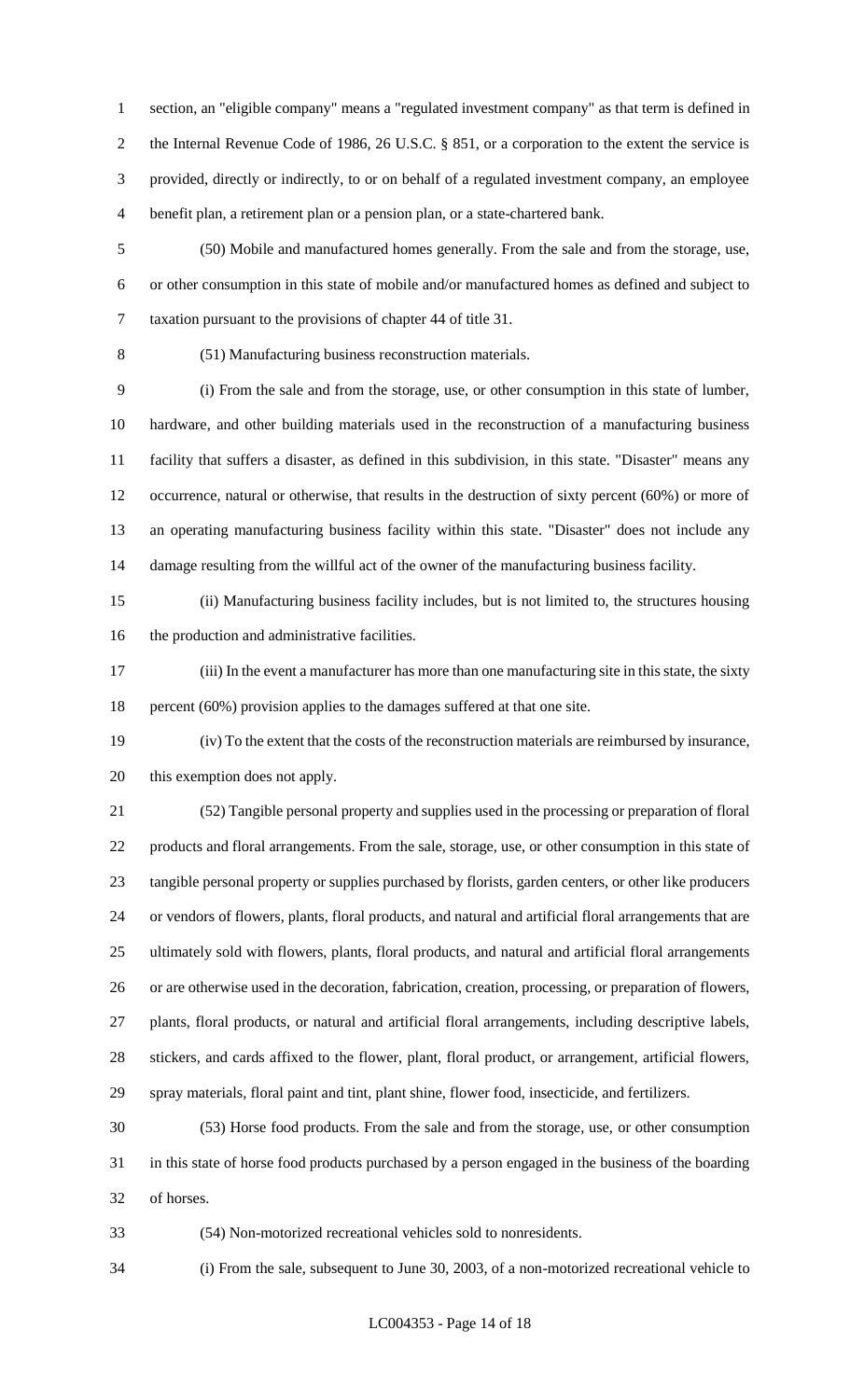a bona fide nonresident of this state who does not register the non-motorized recreational vehicle in this state, whether the sale or delivery of the non-motorized recreational vehicle is made in this state or at the place of residence of the nonresident; provided that a non-motorized recreational vehicle sold to a bona fide nonresident whose state of residence does not allow a like exemption to its nonresidents is not exempt from the tax imposed under § 44-18-20; provided, further, that in that event the bona fide nonresident pays a tax to Rhode Island on the sale at a rate equal to the rate that would be imposed in his or her state of residence not to exceed the rate that would have been imposed under § 44-18-20. Notwithstanding any other provisions of law, a licensed, non-motorized recreational vehicle dealer shall add and collect the tax required under this subdivision and remit the tax to the tax administrator under the provisions of chapters 18 and 19 of this title. Provided, that when a Rhode Island licensed, non-motorized recreational vehicle dealer is required to add and collect the sales and use tax on the sale of a non-motorized recreational vehicle to a bona fide nonresident as provided in this section, the dealer in computing the tax takes into consideration the law of the state of the nonresident as it relates to the trade-in of motor vehicles.

 (ii) The tax administrator, in addition to the provisions of §§ 44-19-27 and 44-19-28, may require any licensed, non-motorized recreational vehicle dealer to keep records of sales to bona fide nonresidents as the tax administrator deems reasonably necessary to substantiate the exemption provided in this subdivision, including the affidavit of a licensed, non-motorized recreational vehicle dealer that the purchaser of the non-motorized recreational vehicle was the holder of, and had in his or her possession a valid out-of-state non-motorized recreational vehicle registration or a valid out-of-state driver's license.

 (iii) Any nonresident who registers a non-motorized recreational vehicle in this state within ninety (90) days of the date of its sale to him or her is deemed to have purchased the non-motorized recreational vehicle for use, storage, or other consumption in this state, and is subject to, and liable for, the use tax imposed under the provisions of § 44-18-20.

 (iv) "Non-motorized recreational vehicle" means any portable dwelling designed and constructed to be used as a temporary dwelling for travel, camping, recreational, and vacation use that is eligible to be registered for highway use, including, but not limited to, "pick-up coaches" or "pick-up campers," "travel trailers," and "tent trailers" as those terms are defined in chapter 1 of title 31.

 (55) Sprinkler and fire alarm systems in existing buildings. From the sale in this state of sprinkler and fire alarm systems; emergency lighting and alarm systems; and the materials necessary and attendant to the installation of those systems that are required in buildings and occupancies existing therein in July 2003 in order to comply with any additional requirements for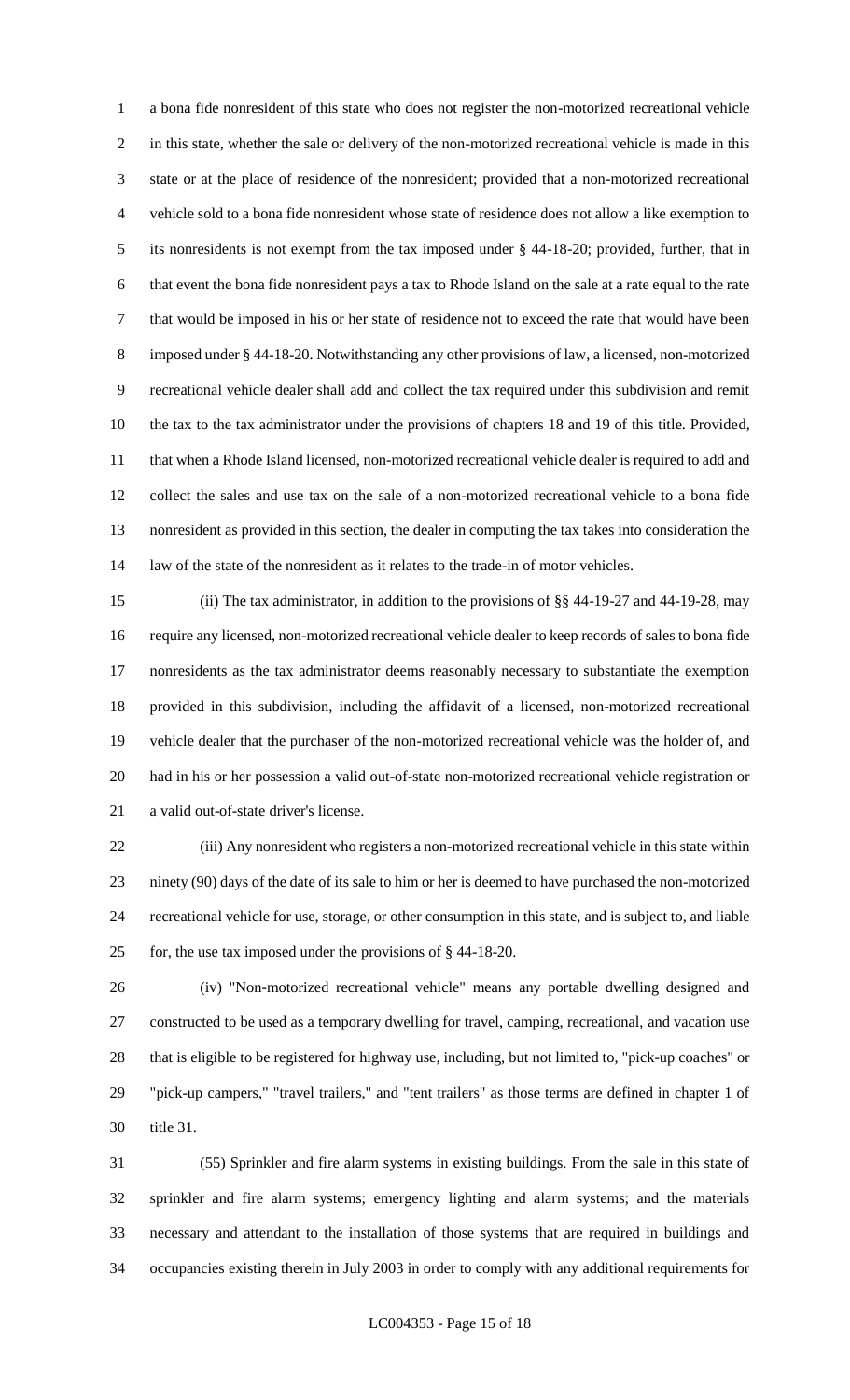such buildings arising directly from the enactment of the Comprehensive Fire Safety Act of 2003 and that are not required by any other provision of law or ordinance or regulation adopted pursuant to that act. The exemption provided in this subdivision shall expire on December 31, 2008.

 (56) Aircraft. Notwithstanding the provisions of this chapter, the tax imposed by §§ 44-18- 18 and 44-18-20 shall not apply with respect to the sale and to the storage, use, or other consumption in this state of any new or used aircraft or aircraft parts.

 (57) Renewable energy products. Notwithstanding any other provisions of Rhode Island general laws, the following products shall also be exempt from sales tax: solar photovoltaic modules or panels, or any module or panel that generates electricity from light; solar thermal collectors, including, but not limited to, those manufactured with flat glass plates, extruded plastic, sheet metal, and/or evacuated tubes; geothermal heat pumps, including both water-to-water and water-to-air type pumps; wind turbines; towers used to mount wind turbines if specified by or sold 13 by a wind turbine manufacturer; DC to AC inverters that interconnect with utility power lines; and manufactured mounting racks and ballast pans for solar collector, module, or panel installation. Not to include materials that could be fabricated into such racks; monitoring and control equipment, if specified or supplied by a manufacturer of solar thermal, solar photovoltaic, geothermal, or wind energy systems or if required by law or regulation for such systems but not to include pumps, fans or plumbing or electrical fixtures unless shipped from the manufacturer affixed to, or an integral part of, another item specified on this list; and solar storage tanks that are part of a solar domestic hot water system or a solar space heating system. If the tank comes with an external heat exchanger 21 it shall also be tax exempt, but a standard hot water tank is not exempt from state sales tax.

 (58) Returned property. The amount charged for property returned by customers upon rescission of the contract of sale when the entire amount exclusive of handling charges paid for the property is refunded in either cash or credit, and where the property is returned within one hundred twenty (120) days from the date of delivery.

 (59) Dietary supplements. From the sale and from the storage, use, or other consumption 27 of dietary supplements as defined in  $\S$  44-18-7.1(l)(v), sold on prescriptions.

 (60) Blood. From the sale and from the storage, use, or other consumption of human blood. (61) Agricultural products for human consumption. From the sale and from the storage, use, or other consumption of livestock and poultry of the kinds of products that ordinarily constitute food for human consumption and of livestock of the kind the products of which ordinarily constitute fibers for human use.

 (62) Diesel emission control technology. From the sale and use of diesel retrofit technology that is required by § 31-47.3-4.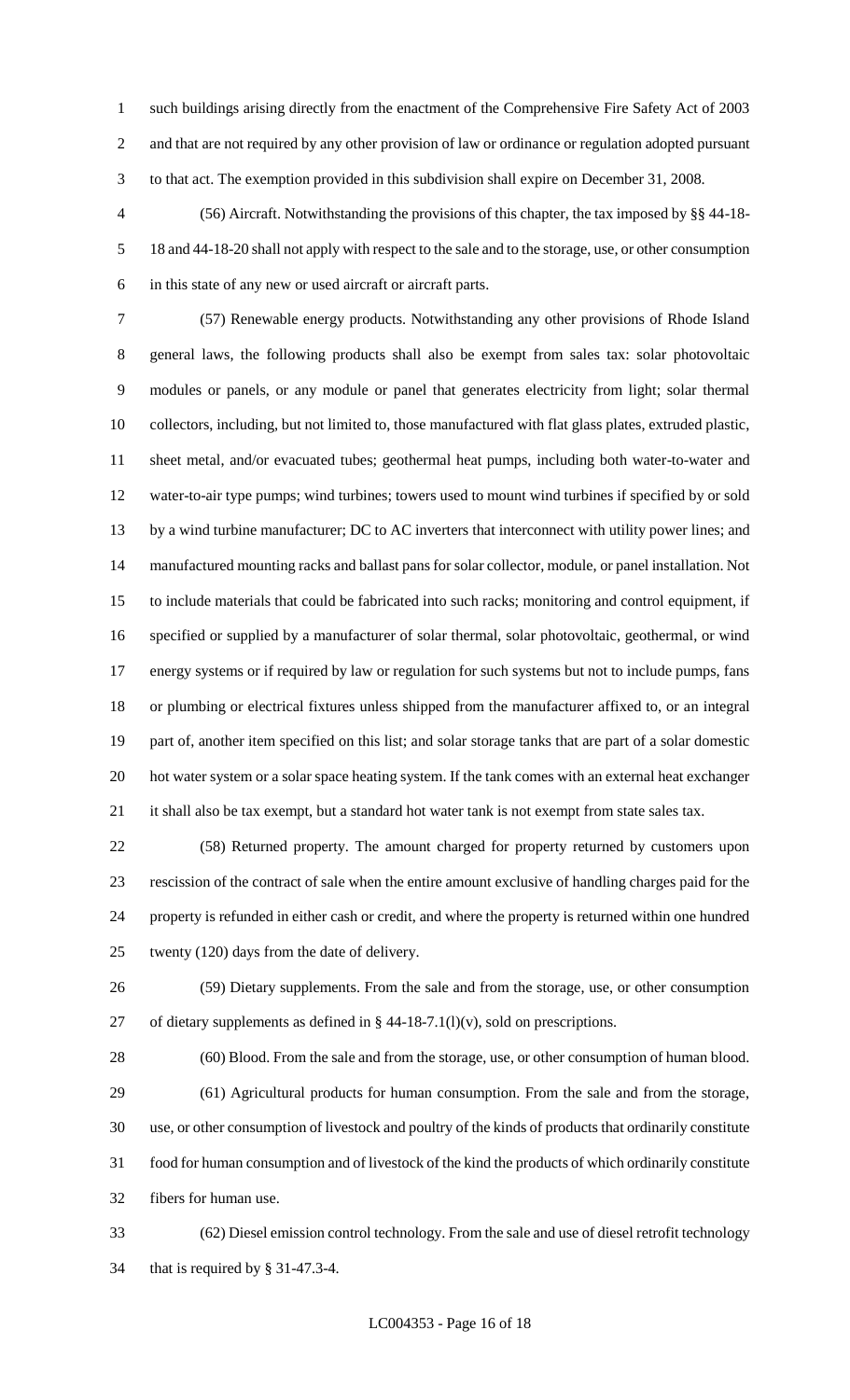(63) Feed for certain animals used in commercial farming. From the sale of feed for animals as described in subsection (61) of this section.

 (64) Alcoholic beverages. From the sale and storage, use, or other consumption in this state by a Class A licensee of alcoholic beverages, as defined in § 44-18-7.1, excluding beer and malt beverages; provided, further, notwithstanding § 6-13-1 or any other general or public law to the contrary, alcoholic beverages, as defined in § 44-18-7.1, shall not be subject to minimum markup. (65) Seeds and plants used to grow food and food ingredients. From the sale, storage, use, or other consumption in this state of seeds and plants used to grow food and food ingredients as defined in § 44-18-7.1(l)(i). "Seeds and plants used to grow food and food ingredients" shall not include marijuana seeds or plants. (66) Feminine hygiene products. From the sale and from the storage, use, or other

 consumption of tampons, panty liners, menstrual cups, sanitary napkins, and other similar products the principal use of which is feminine hygiene in connection with the menstrual cycle.

SECTION 2. This act shall take effect upon passage.

======== LC004353 ========